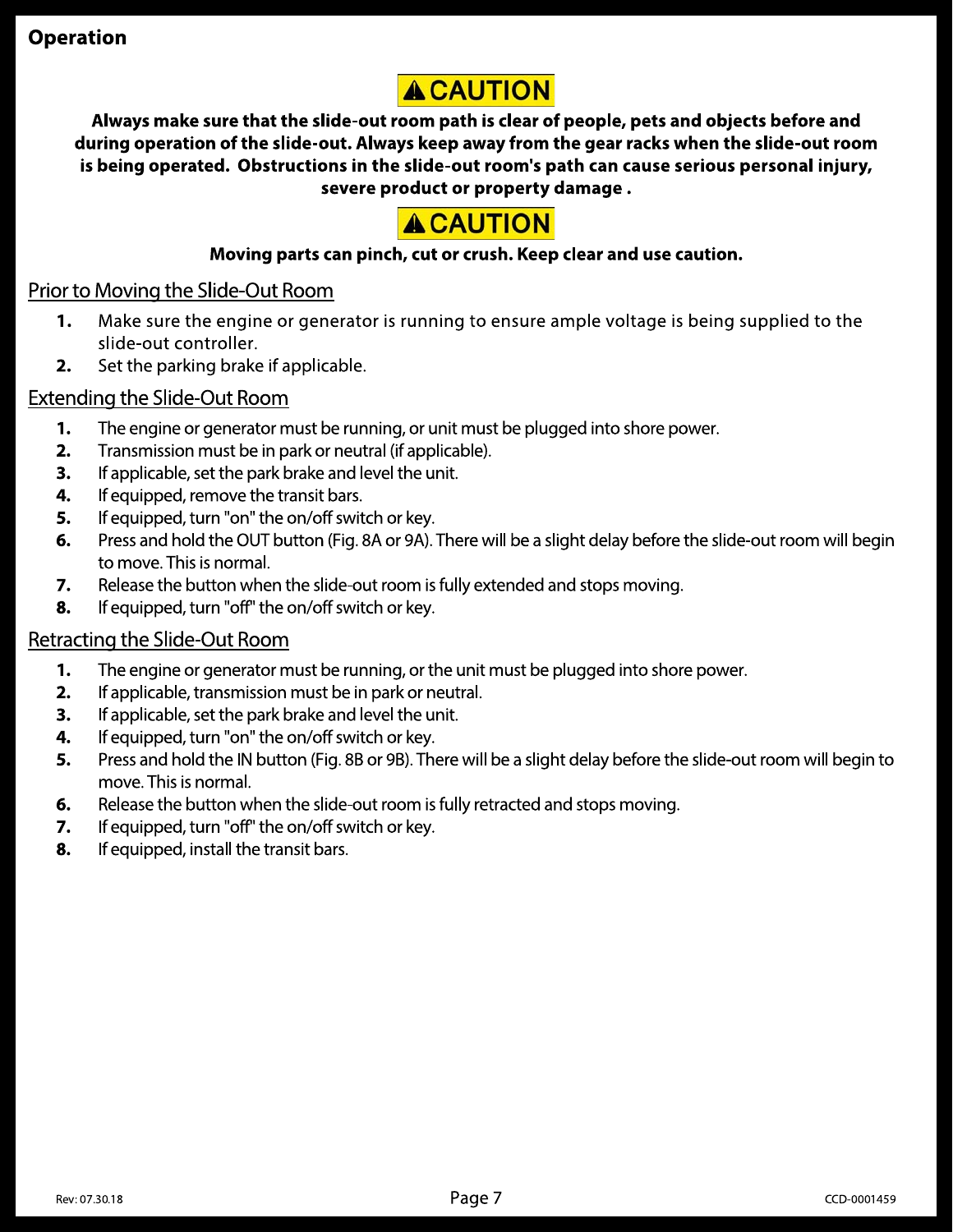# Troubleshooting

# Controller 1510000199 / 366697

Controller 1510000199 / 366697, which connects to a touchpad, has the ability to detect and display several faults. When a fault is detected, the slide-out room movement will stop and two different LEDs on the touchpad will flash in a pattern.

- NOTE: The slide-out system with controller 1510000199 / 366697 will NOT function until the stops are properly set or faults are cleared.
- The FAULT CODE LED (Fig. 10A) on the touchpad will flash red a number of times corresponding to a 1. specific fault code. Refer to Fault Code Table - Controller 1510000199 / 366697 to best determine what caused the fault.
- The ROOM MOVEMENT LED (Fig. 10B) on the touchpad indicates system operation and will flash green a  $2.$ number of times corresponding to which motor had the associated fault.
- NOTE: For example, four RED flashes (Fault Code) and two GREEN flashes (Motor code) means there is a motor fault on Motor 2.

**NOTE:** A solid GREEN LED indicates normal slide-out room movement.

There are two types of faults, minor and major. Faults **MUST** be cleared in order for the slide-out room to operate.

- Minor faults can be cleared by pressing and releasing the IN (Fig. 10C) or OUT (Fig. 10D) buttons on the 1. wall touchpad.
- $2.$ Major faults MUST be cleared by pressing and releasing the SET STOPS/CLEAR FAULTS button located on the back of the touchpad (Fig. 11A).
- NOTE: For major faults, the controller must be overridden by following the Electrical Override Mode procedure described in the Override Mode section. When the problem is repaired, the controller must then be reprogrammed by an OEM-authorized dealer.

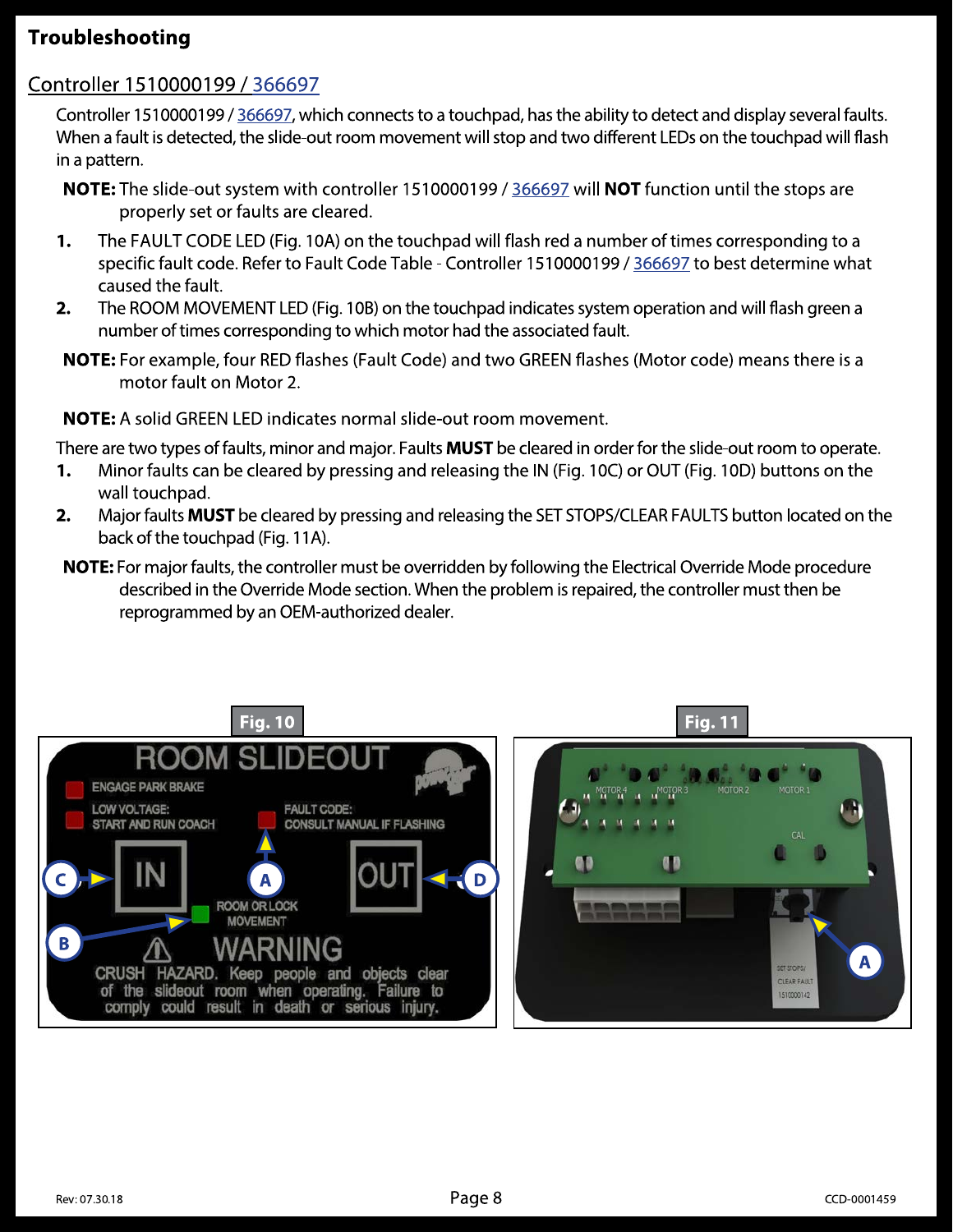| Fault Code Table - Controller 1510000199 / 366697 |                             |                              |                                                                |                                                                                                                                                                                                                                                                                      |  |  |  |  |
|---------------------------------------------------|-----------------------------|------------------------------|----------------------------------------------------------------|--------------------------------------------------------------------------------------------------------------------------------------------------------------------------------------------------------------------------------------------------------------------------------------|--|--|--|--|
| <b>Fault</b><br>Code<br>(# of RED<br>flashes)     | <b>Fault</b><br><b>Type</b> | Description                  | Why?                                                           | What Should Be Done?                                                                                                                                                                                                                                                                 |  |  |  |  |
|                                                   | Major                       | Stops not<br>programmed      | Stops have not been set                                        | Stops must be programmed by an<br>authorized service facility.                                                                                                                                                                                                                       |  |  |  |  |
|                                                   |                             |                              | Stops were cleared                                             |                                                                                                                                                                                                                                                                                      |  |  |  |  |
|                                                   |                             |                              | Stops were improperly set                                      |                                                                                                                                                                                                                                                                                      |  |  |  |  |
| $\overline{2}$                                    | Minor                       | System fault                 | Obstruction present                                            | Run slide-out room in opposite direction of<br>drag. If slide-out room continues to move<br>in opposite direction, remove obstruction<br>or have damaged component replaced. If<br>slide-out room stops moving in opposite direction,<br>observe fault code and refer to this chart. |  |  |  |  |
|                                                   |                             |                              | Excessive system drag                                          | Run slide-out room in opposite direction of<br>drag. If slide-out room continues to move<br>in opposite direction, remove obstruction<br>or have damaged component replaced. If<br>slide-out room stops moving in opposite direction,<br>observe fault code and refer to this chart. |  |  |  |  |
| 4                                                 | Major                       | Motor fault                  | Bad or loose connection(s)                                     | Check all connections at controller and<br>motor. See Wiring Diagram for Controller<br>1510000199 / 366697.                                                                                                                                                                          |  |  |  |  |
|                                                   |                             |                              | Defective harness                                              | Check harness for broken wires. Replace as<br>needed.                                                                                                                                                                                                                                |  |  |  |  |
|                                                   |                             |                              | Open or shorted motor                                          | Apply a 12V DC power source to the motor. If<br>motor does not operate, replace the motor.                                                                                                                                                                                           |  |  |  |  |
| 6                                                 | Minor                       | Excessive<br>battery voltage | Supply voltage to controller is<br>17V DC or greater           | Use a multimeter to check 2-pin power<br>connector at controller. See Wiring Diagram<br>for Controller 1510000199 / 366697. If the<br>voltage is 17V DC or higher, contact OEM for<br>power and ground supplies.                                                                     |  |  |  |  |
| Park brake LED flashing                           |                             |                              | Parking brake not set if<br>applicable                         | Set parking brake if applicable                                                                                                                                                                                                                                                      |  |  |  |  |
|                                                   |                             |                              | Ground signal lost at<br>park brake connector<br>on controller | Check for continuity to ground on wire<br>plugged into park brake connector at<br>controller. See Wiring Diagram for Controller<br>1510000199 / 366697.                                                                                                                              |  |  |  |  |
| Low voltage LED flashing                          |                             |                              | Incoming voltage to controller<br>is below 12V DC              | Use a multimeter to check 2-pin power<br>connector at controller. See Wiring Diagram<br>for Controller 1510000199 / 366697. If the<br>voltage is below 12V DC, contact OEM for<br>recommendation.                                                                                    |  |  |  |  |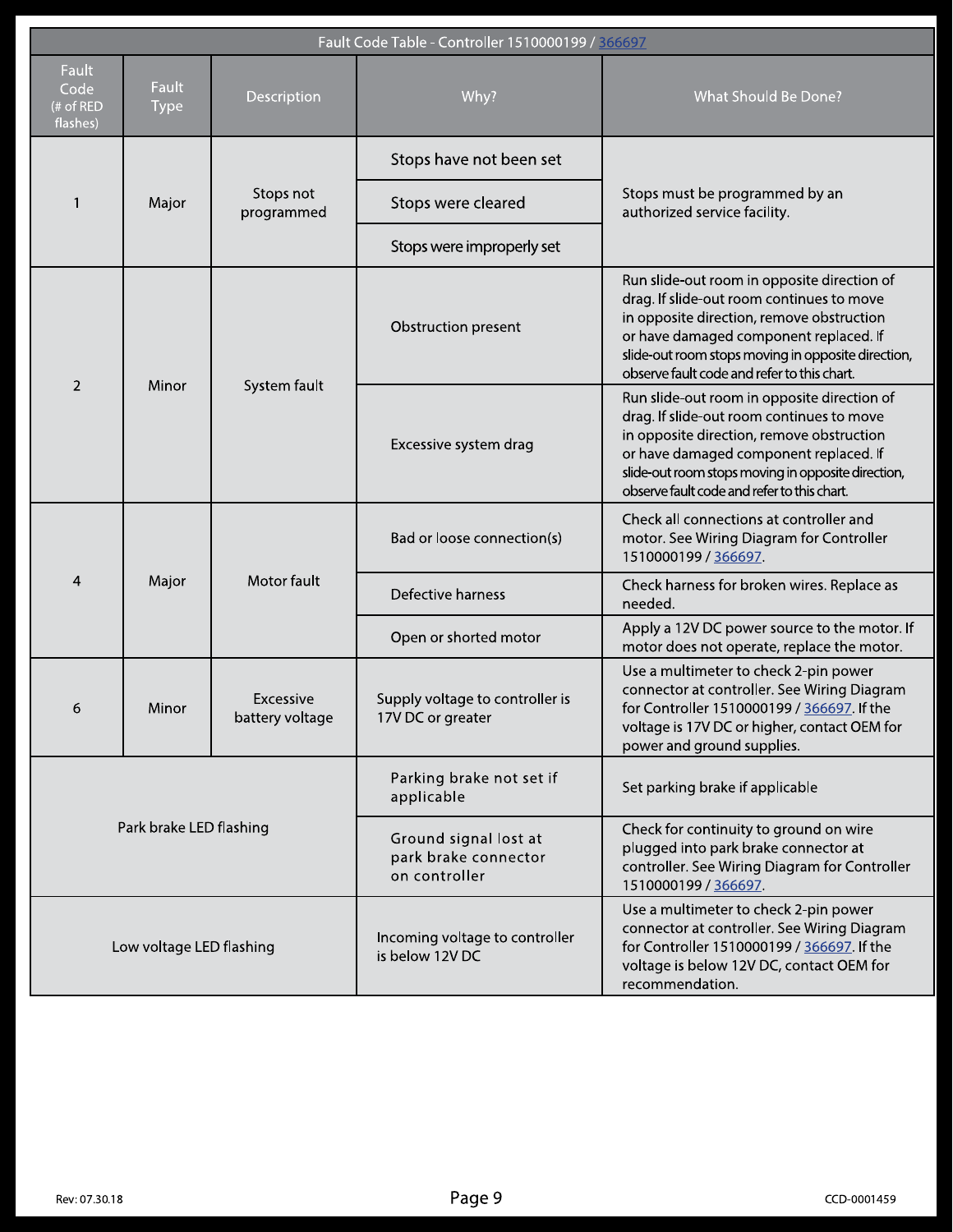# Auto-Programmable Controllers

Auto-programmable controllers, 1510000236 / 366701 or 1510000276 / 366703 (Winnebago), which connect to a rocker switch, have the ability to detect and display several faults. When a fault is detected, the slide-out room movement may stop and two different LEDs on the controller will flash in a pattern.

NOTE: Not all rocker switches contain fault indicator LEDs. For best results when reading fault codes, refer to the controller's Fault Code LED scheme and Auto-Programmable Controllers Fault Codes table.

The Fault Code LED on the rocker switch (Fig. 12A) will flash RED a number of times corresponding to 1. the number of red flashes on the controller (Fig. 13A).

NOTE: Refer to the Fault Code Table - Auto-Programmable Controllers to best determine what caused the fault.

- $2.$ The Motor LED (Fig. 13B) on the controller will flash GREEN a number of times corresponding to which motor had the associated fault. For example, two GREEN flashes and four RED flashes means there is a motor fault on Motor 2.
- **NOTE:** For major faults, the controller will automatically enter "Emergency Jog" mode when motor movement is not detected by the controller in either direction during slide-out room activation. When in "Emergency Jog" mode, the controller will jog both motors in the direction the rocker switch is pressed (IN or OUT). The rocker switch may need to be pressed multiple times to fully retract or extend the slide-out room. Take the unit to an OEM-authorized dealer for service.

The controller will return to normal operation mode after five minutes of inactivity or by cycling the power to the controller.

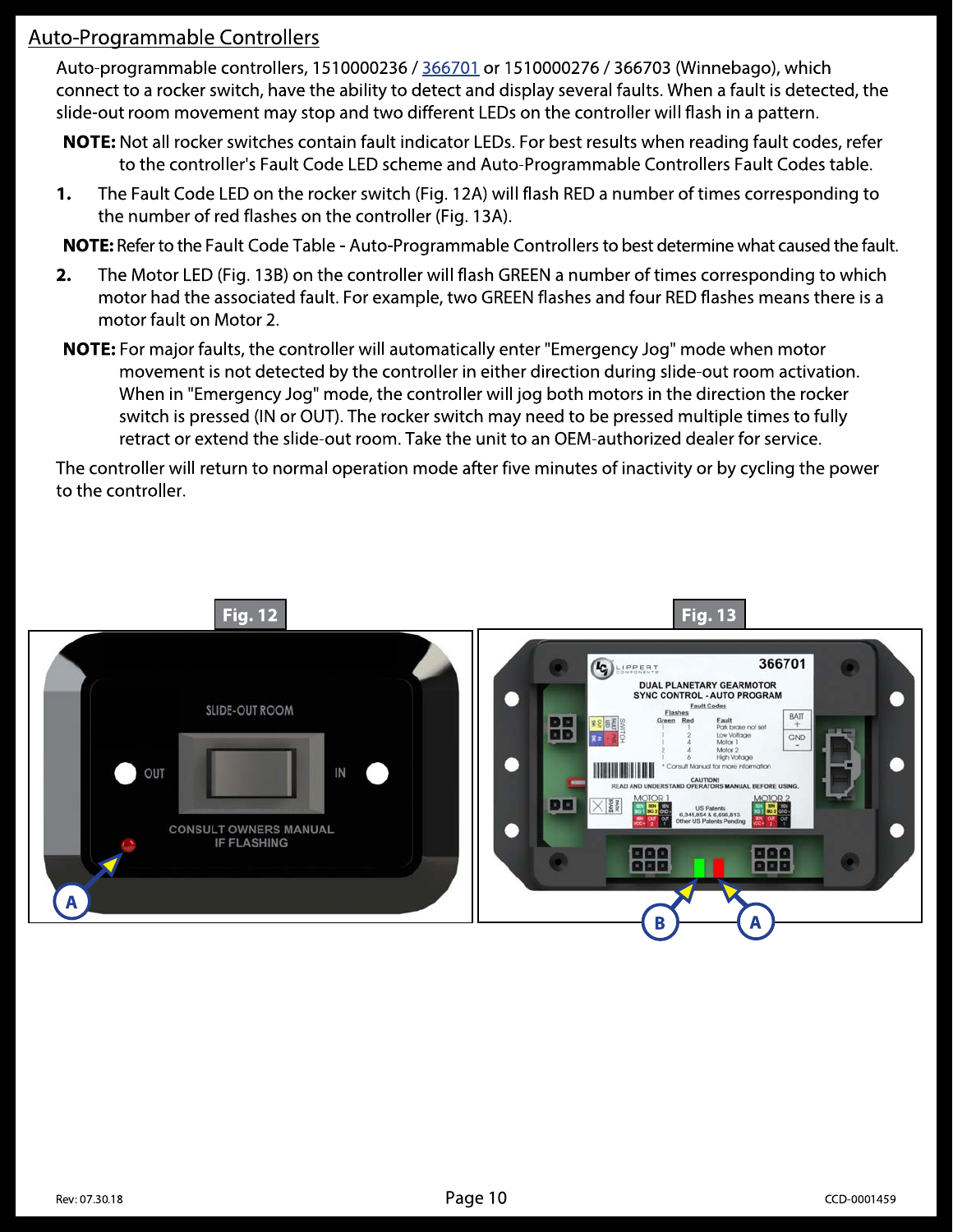| Fault Code Table - Auto-Programmable Controllers |                |              |                       |                                                                                                                              |                                                                                                                                                                                                                                                                                                                                    |  |  |
|--------------------------------------------------|----------------|--------------|-----------------------|------------------------------------------------------------------------------------------------------------------------------|------------------------------------------------------------------------------------------------------------------------------------------------------------------------------------------------------------------------------------------------------------------------------------------------------------------------------------|--|--|
| <b>Fault Code Flashes</b>                        |                | <b>Fault</b> |                       |                                                                                                                              |                                                                                                                                                                                                                                                                                                                                    |  |  |
| Green<br>Flash                                   | Red<br>Flash   | <b>Type</b>  | Description           | Why?                                                                                                                         | <b>What Should Be Done?</b>                                                                                                                                                                                                                                                                                                        |  |  |
| $\mathbf{1}$                                     | 1              | Minor        | Park brake<br>not set | Park brake not set if<br>applicable                                                                                          | Set parking brake if applicable.                                                                                                                                                                                                                                                                                                   |  |  |
|                                                  |                |              |                       | Ground signal lost at<br>park brake receptacle<br>at controller                                                              | Check for continuity to ground<br>on wire plugged into park brake<br>receptacle at controller.                                                                                                                                                                                                                                     |  |  |
|                                                  | $\overline{2}$ | Minor        | Low voltage           | Incoming voltage to<br>controller is below 12V<br>DC. The slide-out room<br>will NOT move if voltage<br>is 10.5V DC or below | Start vehicle, generator, or make<br>sure coach is plugged into shore<br>power. Use a multimeter to check<br>2-pin power connector at controller<br>at BATT+ and GND-. Consult<br>manufacturer of unit's charging<br>system for troubleshooting assistance.                                                                        |  |  |
|                                                  | $\overline{4}$ | Major        | Motor 1<br>fault      | <b>Bad wire connection</b>                                                                                                   | Refer to Troubleshooting Control Box<br>for SlimRack Systems (82-S0533). To<br>locate this document online, go to<br>https://www.lci1.com/slide-outs-/<br>support-slimrack. Go to the Technical<br>Information Sheets tab. Look for:<br>Troubleshooting Control Box for SlimRack<br>Systems (82-S0533) in the document<br>listing. |  |  |
|                                                  |                |              |                       | <b>Bad motor</b>                                                                                                             |                                                                                                                                                                                                                                                                                                                                    |  |  |
| $\overline{2}$                                   | $\overline{4}$ | Major        | Motor 2<br>fault      | <b>Bad wire connection</b>                                                                                                   |                                                                                                                                                                                                                                                                                                                                    |  |  |
|                                                  |                |              |                       | <b>Bad motor</b>                                                                                                             |                                                                                                                                                                                                                                                                                                                                    |  |  |
|                                                  | 6              | Minor        | High<br>voltage       | Supply voltage to<br>controller is 17V DC or<br>greater                                                                      | Consult manufacturer of unit's charging<br>system for troubleshooting assistance.                                                                                                                                                                                                                                                  |  |  |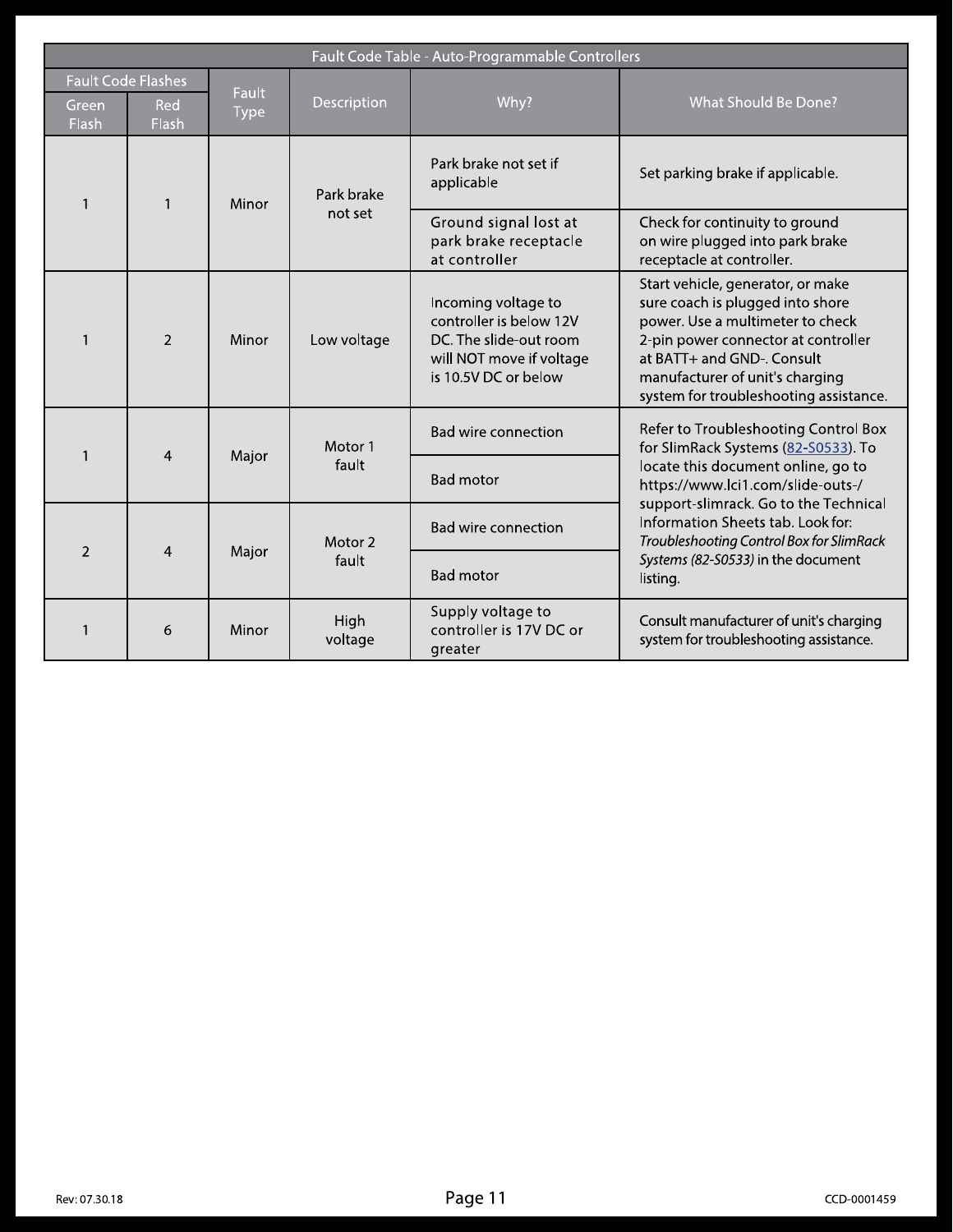# **Electrical Override Modes**

# Controller 1510000199 / 366697

In the event of component failure, the slide-out room operation can be overridden and retracted for travel. Use this procedure when there is NO loss of power or electrical problem with the system.

- 1. Using a Phillips head screwdriver, remove the touchpad from the wall.
- $2.$ Prior to clearing the MAJOR fault, write down the number of red and green flashes, indicated by the LEDs on the touchpad, for reference later.
- NOTE: Once the slide-out room is forced to move, the fault code will be cleared. Writing down the fault code allows monitoring to see if the original code changes to a different code. This information will help the OEM-authorized dealer troubleshoot the slide-out system.
- Press and hold the SET STOPS / CLEAR FAULTS button (Fig. 14A) on the back of the touchpad for five 3. seconds. Both red and green LEDs will be solidly lit while this button is pressed. After five seconds, the GREEN LED will begin flashing and the RED LED will remain solidly lit.

NOTE: The unit is now ready to retract the slide-out room.

4. Press and hold the ROOM SLIDEOUT MOTOR buttons 1 and 2 on the back of the touchpad (Fig. 15).





# **ACAUTION**

During this procedure, the slide-out room has NO stop locations. Use another person to assist in determining when the slide-out room is retracted. Damage to the slide-out room can occur if the slide-out room is retracted too far.



### Moving parts can pinch, crush or cut. Keep clear and use caution.

Press the IN button on the front of the wall touchpad until the slide-out room is fully retracted. If one 5. side of the slide-out room needs to retract further in order to get a good seal, press and hold the motor button corresponding only to the motor on the side that needs to move. Press the IN button on the front of the touchpad to retract the slide-out room the remainder of the way.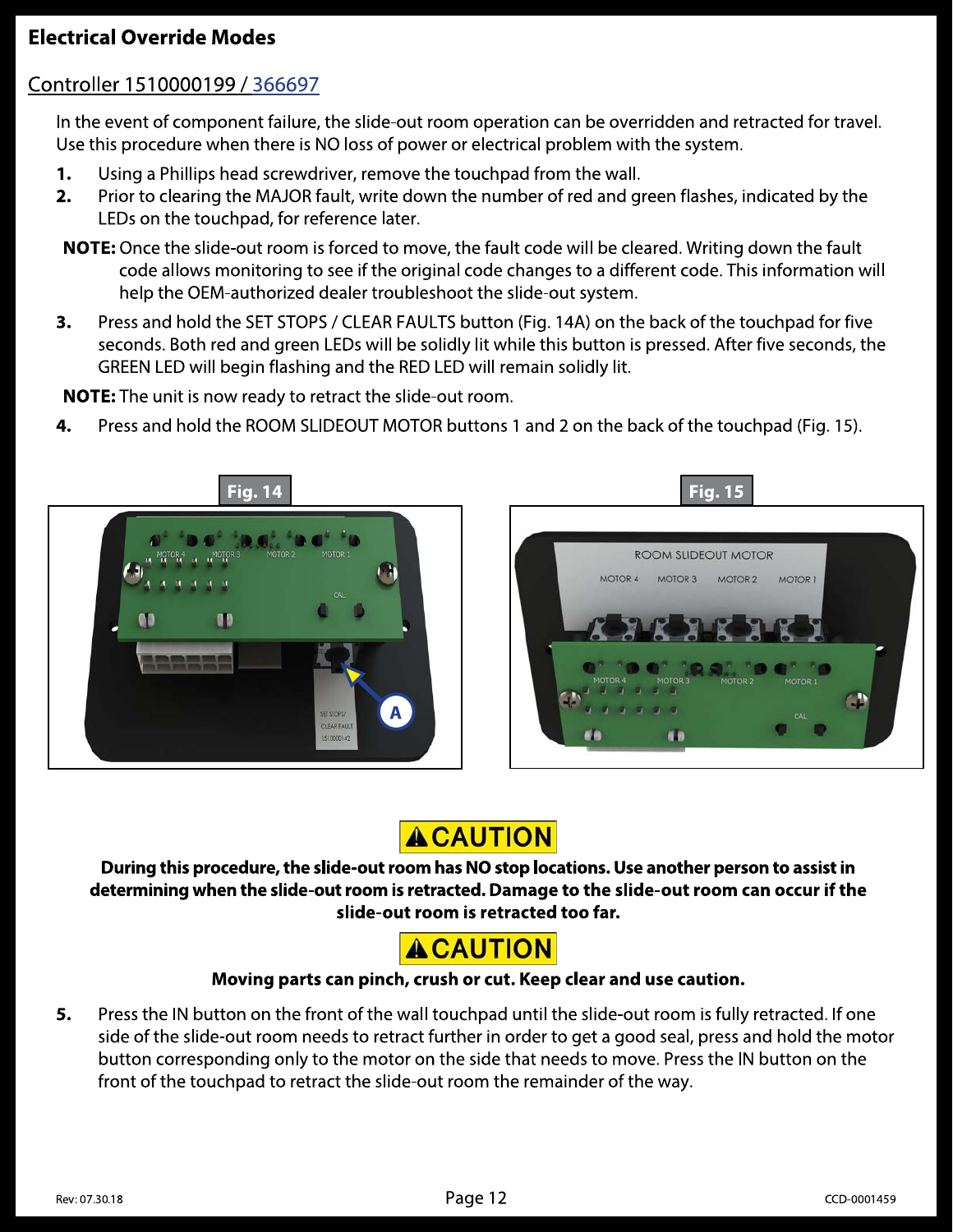- NOTE: At any time during the override procedure, the unit will exit the override mode if the slide-out room has not been moved for two minutes or if a fault is detected during slide-out room movement. The Fault Code and Room or Lock Movement LEDs on the front of the touchpad will flash rapidly for 10 seconds to indicate that the override procedure failed. After 10 seconds of flashing, the controller will automatically default to FAULT CODE 1 and programming must be restarted. Refer to Controller 1510000199 / 366697 Fault Codes chart for additional information.
- Using a Phillips head screwdriver, reinstall the wall touchpad. 6.
- Take the unit to an OEM-authorized dealer for repairs. 7.

NOTE: After the system has been overridden, the controller must be re-programmed by an OEM-authorized dealer.

## Auto-Programmable Controllers

For major faults, controllers 1510000236 / 366701 and 1510000276 / 366703 will automatically enter "Emergency Jog" mode when motor movement is not detected by the controller, in either direction, during slide-out activation. When in Emergency Jog mode, the controller will jog both motors in the direction the switch is pressed (IN or OUT). The switch may need to be pressed multiple times to fully retract or extend the slide-out. Take the unit to an OEM-authorized dealer for service.

**NOTE:** At any time during the override procedure, the unit will exit override mode if the slide-out has not been moved for five minutes. The controller will return to normal operation mode after five minutes of inactivity or by cycling power to the controller.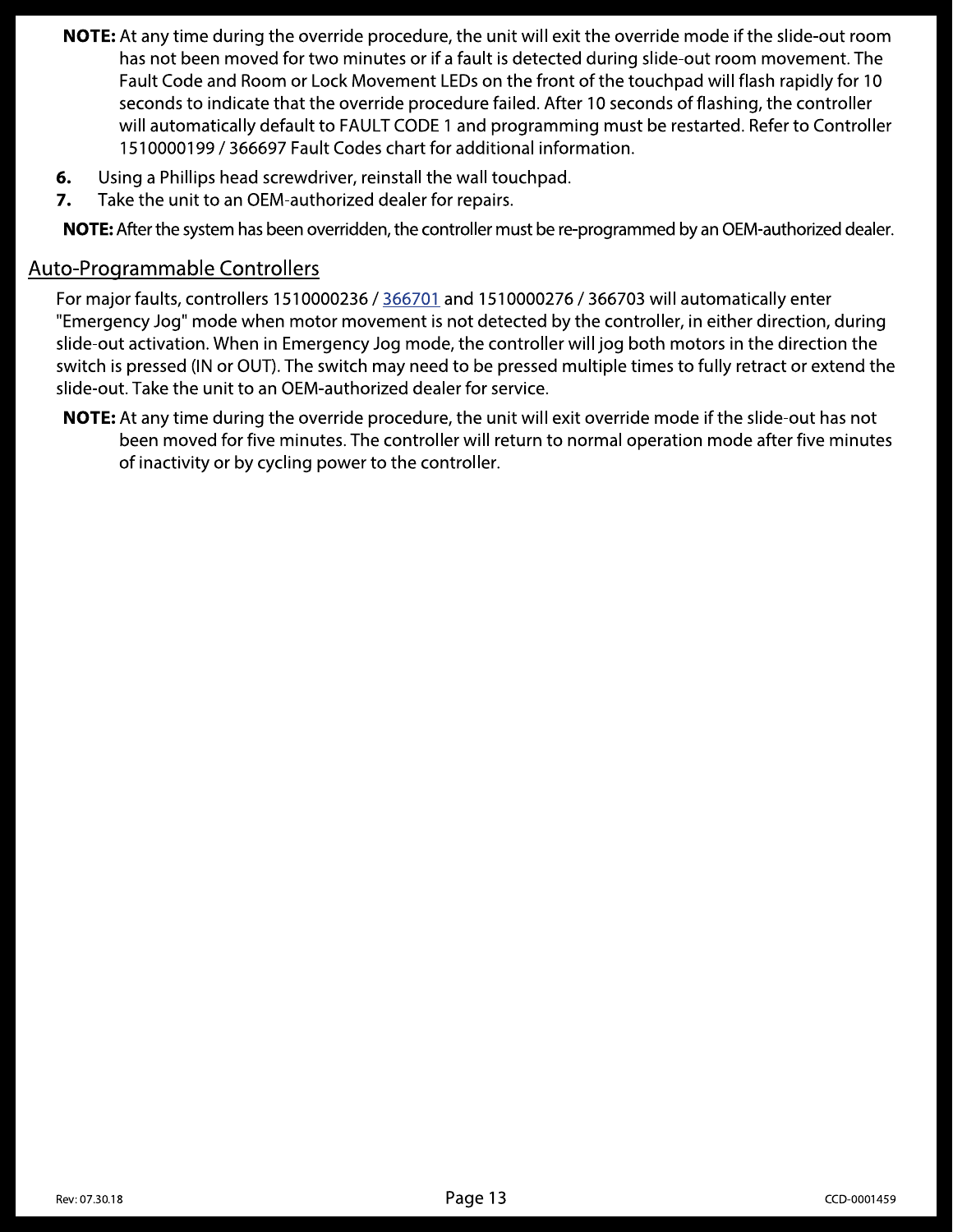# **Manual Override Mode-All Controllers**

In the event that power is lost to the slide-out motor(s) or when the Electrical Override Mode does not work, the slide-out room can be manually retracted by following these steps.

# **ACAUTION**

### When manually retracting the slide-out room, make sure that both sides of the slide-out room move together. Damage to the slide-out room may result if movement is not uniform.

- 1. Gain access from either the inside or outside of the unit to the vertical channel assembly by removing the OEM trim and flange pieces on the slide-out room box. The motors are currently located at the top of the channel.
- If applicable, use a Phillips head screwdriver to remove the top screw from the bulb seal at the top of the 2. vertical channel (Fig. 16).
- 3. Pull down the bulb seal and remove the motor cover (Fig. 17). The motor cover may stick to the bulb seal.
- 4. If there is a retaining spring (Fig. 18), use a pick tool to remove the end of the retaining spring from the motor spring clip. Do not remove the retaining spring screw.
- If not equipped with a retaining spring, use a  $\frac{5}{16}$  open-ended wrench or ratcheting box wrench to 5. loosen the motor retaining screw (Fig. 19) one to two rotations. Do not remove the motor retaining screw.
- 6. Unplug the motor from the harness and remove the motor by lifting it up and out of the column.
- 7. Repeat steps 1-6 for the other side.
- 8. Push the slide-out room uniformly into the retracted position.
- 9. Once the slide-out room is retracted, secure the slide-out room in-place by:
	- A. Re-installing the motors. If there is a retaining spring, make sure the end of the retaining spring is rehooked to the motor spring clip (Fig. 18).
	- Torquing the motor retaining screw to 40 in-lbs (Fig. 19) with the motor retainer fully engaged. В.
	- C. Using a transit bar (slide-out locking bar). Make sure motor is properly seated with no gap between the mounting bracket and block (Figs. 18 and 19).
- 10. Have the slide-out room serviced by the OEM-authorized dealer as soon as possible. Do not operate slide-out room until service is complete, as damage to the slide-out room may result.

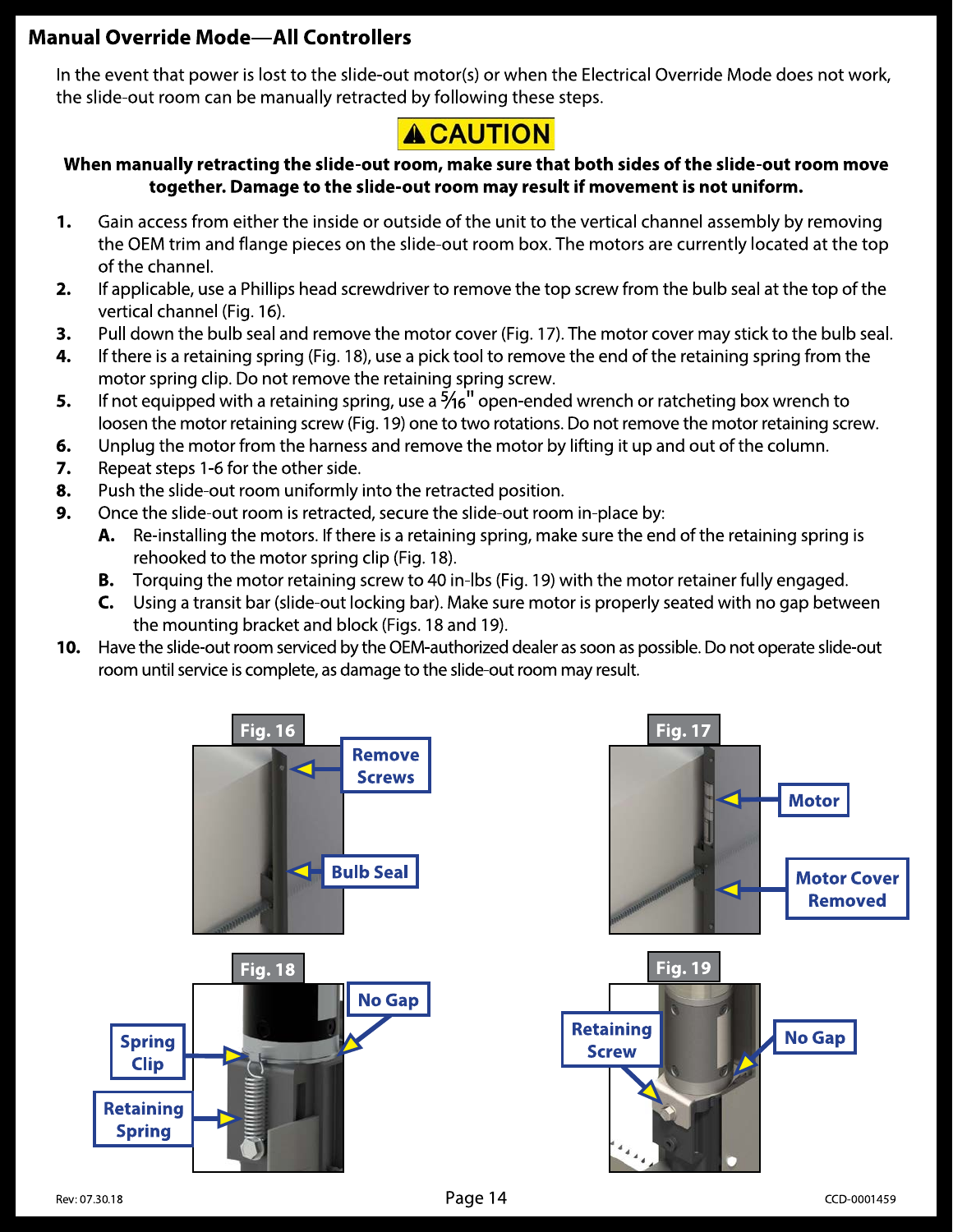# **Alternate Override Modes-All Controllers**

If none of the previous override methods retract the slide-out room, it may be possible to manually retract the slide-out room by one of the following alternate methods. Both of these procedures will only be possible if there is access to the described areas.

- Manually retract the slide-out room using a ratchet and socket attached to the end of the coupler (Fig. 20) to 1. move the slide-out room.
	- A. Remove the motor. Follow steps 1-6 under the Manual Override Mode section.



When manually retracting the slide-out room, make sure that both sides of the slide-out room move together. Damage to the slide-out room may result if movement is not uniform.

# **ACAUTION**

### Moving parts can pinch, crush or cut. Keep clear and use caution.

- **B.** Place a ratcheting wrench with a 3" extension and  $\frac{5}{8}$ " deep well socket through the motor access opening and seat the socket onto the coupler (Fig. 20A).
- C. Using the ratcheting wrench with socket, and alternating from one side to the other, turn the wrench to retract the slide-out room.
- **NOTE:** One person per side of the slide-out room (two total) with ratcheting wrench and socket will expedite the process. Make sure that both sides of the slide-out room retract together uniformly. The slide-out room moves approximately 1/4" for every 30-40 degree turn of the wrench.